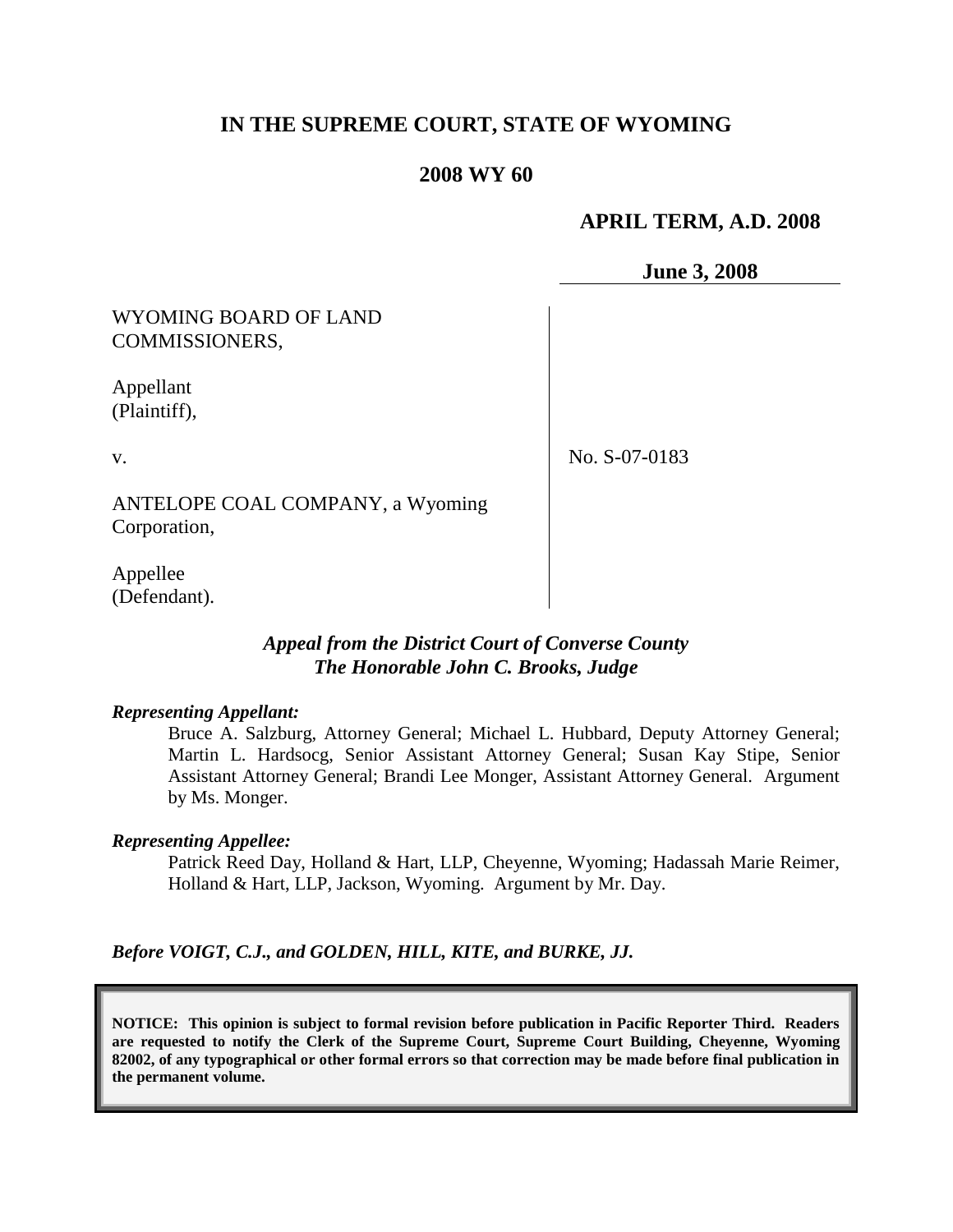### **BURKE, Justice.**

[¶1] The Wyoming Board of Land Commissioners asserted that Antelope Coal Company underpaid the royalties it owed the State of Wyoming pursuant to two coal leases. The Board filed suit against Antelope for breach of contract and declaratory judgment. The district court granted summary judgment to Antelope, and the Board appealed. We will affirm.

### *ISSUE*

[¶2] The Board presents this issue for review: Did the district court properly interpret the provisions of the state coal leases between Antelope Coal Company and the Board of Land Commissioners as those provisions related to non-arms length sales?

### *FACTS*

[¶3] Antelope is a coal producer in Wyoming's Powder River Basin. Some of the coal it mines is owned by the State of Wyoming, and leased for mining by Antelope. The two coal leases at issue in this case contain identical royalty provisions:

> Royalty shall be payable on the gross value at the mine on all coal mined. Gross value for the purpose of royalty calculation means the unit sale or contract price times the number of units sold. In calculating gross value the sales price shall be prima facie evidence of such gross value. No deduction shall be allowed for fees, taxes, assessments or similar levies imposed by the State of Wyoming, its political subdivisions, any other state or the federal government, nor for the expense of mining, processing and loading the coal in merchantable condition at the mine ready for shipment. If the coal is not sold and valued at the mine, transportation from the mine to the point of sale or delivery may be deducted in determining value. In the event there is no sale of the coal or the Board of Land Commissioners determines that the sales price does not truly reflect the value of the coal, it may make its own determination of value and require that royalties be paid on the basis of the value determined by the Board.

[¶4] Antelope sells most of its coal in arms length transactions with unaffiliated companies. A small portion of its coal, however, is sold to an affiliated company,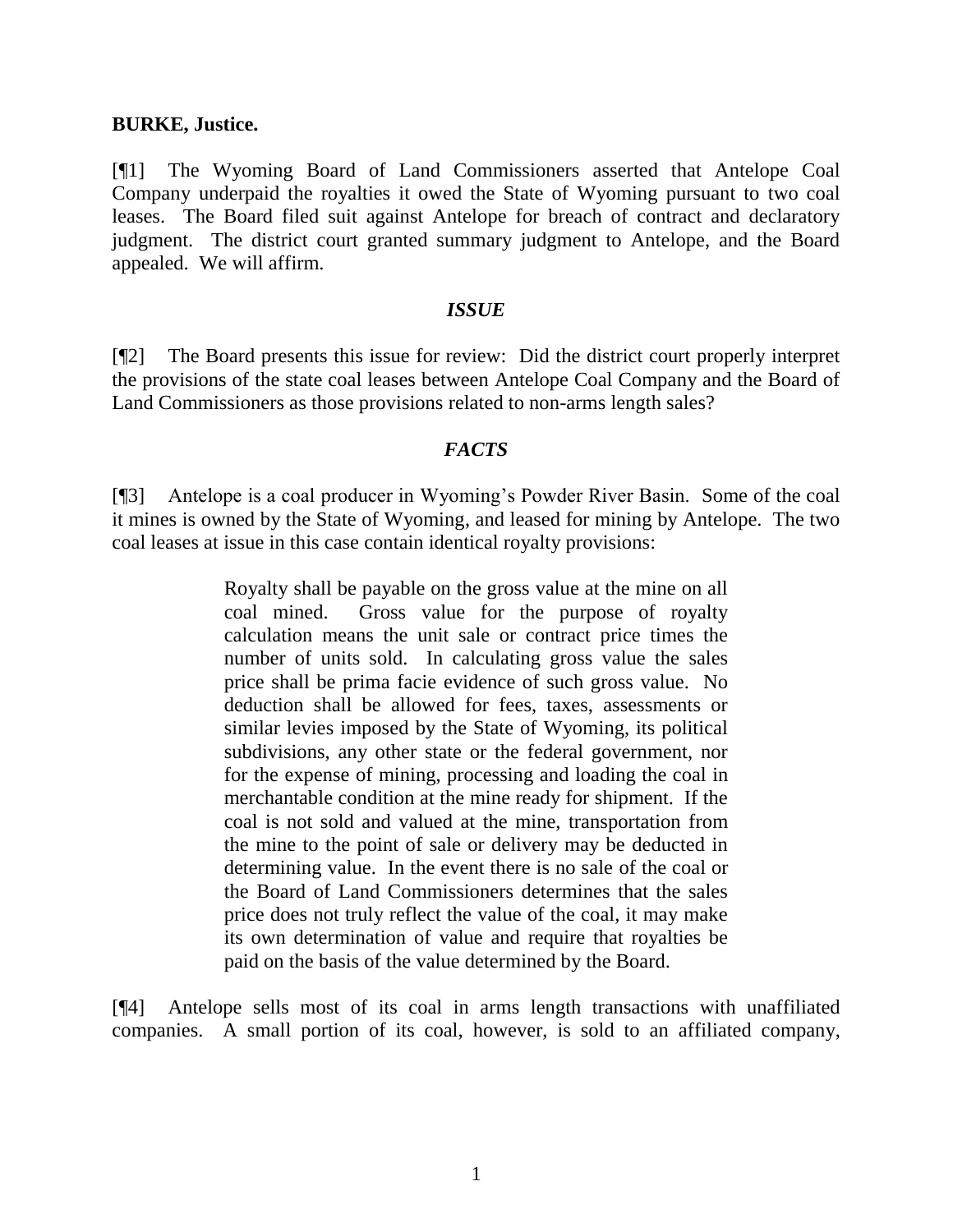Venture Fuels,<sup>1</sup> pursuant to a 1991 Coal Supply Agreement. The Coal Supply Agreement between Antelope and Venture Fuels has been supplemented by agreements that, according to Antelope, adjusted the price to reflect current market prices in comparable arms length transactions.

[¶5] In 2004, the Wyoming Department of Audit conducted an audit of Antelope's royalty payments for coal produced from May 1994 through December 2000. The Department concluded that the sales of coal from Antelope to Venture Fuels were not arms length transactions because Antelope and Venture Fuels are affiliated companies. Asserting that sales between affiliated companies are "inherently suspect," the Department concluded that the actual sales prices between Antelope and Venture Fuels "did not truly reflect the value of the State's coal." Accordingly, the Department refused to accept the actual sales prices as the basis for calculating the royalties due under the leases.

[¶6] The Board adopted the Department's conclusion, and recomputed the royalties based on a net-back methodology. In simplified terms, this net-back methodology began with the sales price Venture Fuels received when it sold the coal to unrelated third parties in Michigan, and subtracted the costs Venture Fuels incurred to transport the coal from the mine to Michigan. The result was used as the basis of calculating royalties. Using its net-back methodology, the Board concluded that Antelope had underpaid royalties by a significant amount, and demanded payment. Antelope refused to pay the additional royalties, asserting that its sales to Venture Fuels did, in fact, reflect the fair market value of coal sold at the mine, and objecting to the Department's net-back methodology. The State filed this lawsuit against Antelope, claiming breach of contract, and seeking a declaratory judgment interpreting the state leases. On cross-motions for summary judgment, the district court ruled in favor of Antelope. The Board has appealed.

# *STANDARD OF REVIEW*

[¶7] We employ a familiar standard of review in considering the district court's grant of summary judgment against the Board and in favor of Antelope:

> We examine *de novo* the record, in the light most favorable to the party opposing the motion, affording to that party the benefit of all favorable inferences that may be drawn from the record. If upon review of the record, doubt exists about the

 $1$  Antelope is a wholly owned subsidiary of NERCO Coal Corporation. Venture Fuels is a partnership between NERCO Coal Sales Company and Midwest Energy Resources Company.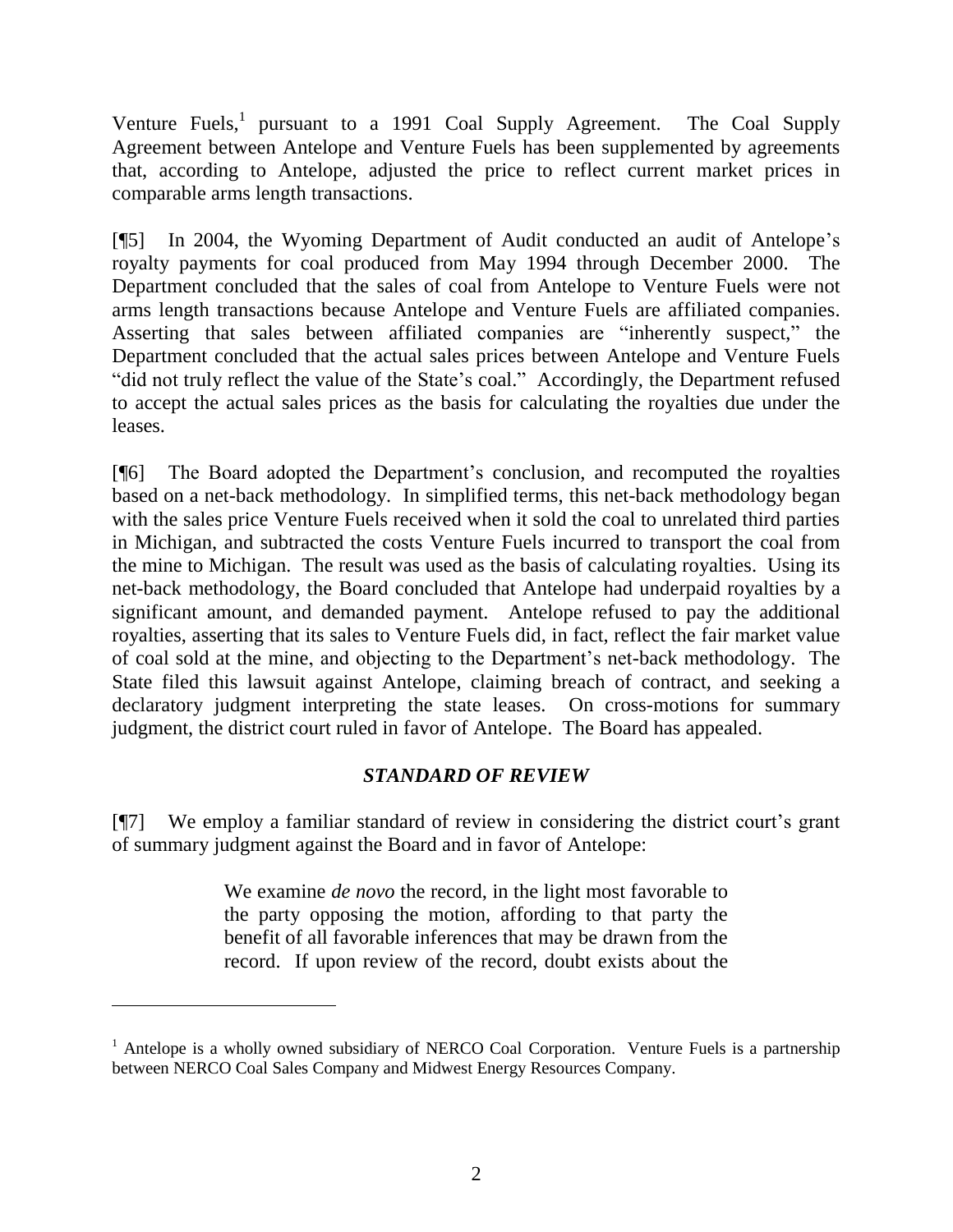presence of issues of material fact, that doubt must be resolved against the party seeking summary judgment. We accord no deference to the district court's decisions on issues of law.

*Linton v. E.C. Cates Agency, Inc.*, 2005 WY 63, ¶ 7, 113 P.3d 26, 28 (Wyo. 2005) (internal citations omitted).

## *DISCUSSION*

[¶8] It is well established that a mineral lease is a contract, and is interpreted and construed pursuant to the general principles of contract interpretation. *Wolff v. Belco Dev. Corp.*, 736 P.2d 730, 732 (Wyo. 1987); *State v. Moncrief,* 720 P.2d 470, 473 (Wyo. 1986). Employing settled rules of contract interpretation, we begin with the language of the contract.

> [T]he words used in the contract are afforded the plain meaning that a reasonable person would give to them. *Doctors' Co. v. Insurance Corp. of America*, 864 P.2d 1018, 1023 (Wyo. 1993). When the provisions in the contract are clear and unambiguous, the court looks only to the "four corners" of the document in arriving at the intent of the parties. *Union Pacific Resources Co.* [*v. Texaco*], 882 P.2d [212,] 220 [(Wyo. 1994)]; *Prudential Preferred Properties* [*v. J and J Ventures*], 859 P.2d [1267,] 1271 [(Wyo. 1993)]. In the absence of any ambiguity, the contract will be enforced according to its terms because no construction is appropriate. *Sinclair Oil Corp. v. Republic Ins. Co.*, 929 P.2d 535, 539 (Wyo. 1996).

*Amoco Prod. Co. v. EM Nominee P'ship Co*., 2 P.3d 534, 540 (Wyo. 2000).

[¶9] We focus on the language of the royalty provisions. For convenience, we repeat the relevant language here:

> Royalty shall be payable on the gross value at the mine on all coal mined. Gross value for the purpose of royalty calculation means the unit sale or contract price times the number of units sold. In calculating gross value the sales price shall be prima facie evidence of such gross value. . . . If the coal is not sold and valued at the mine, transportation from the mine to the point of sale or delivery may be deducted in determining value. In the event there is no sale of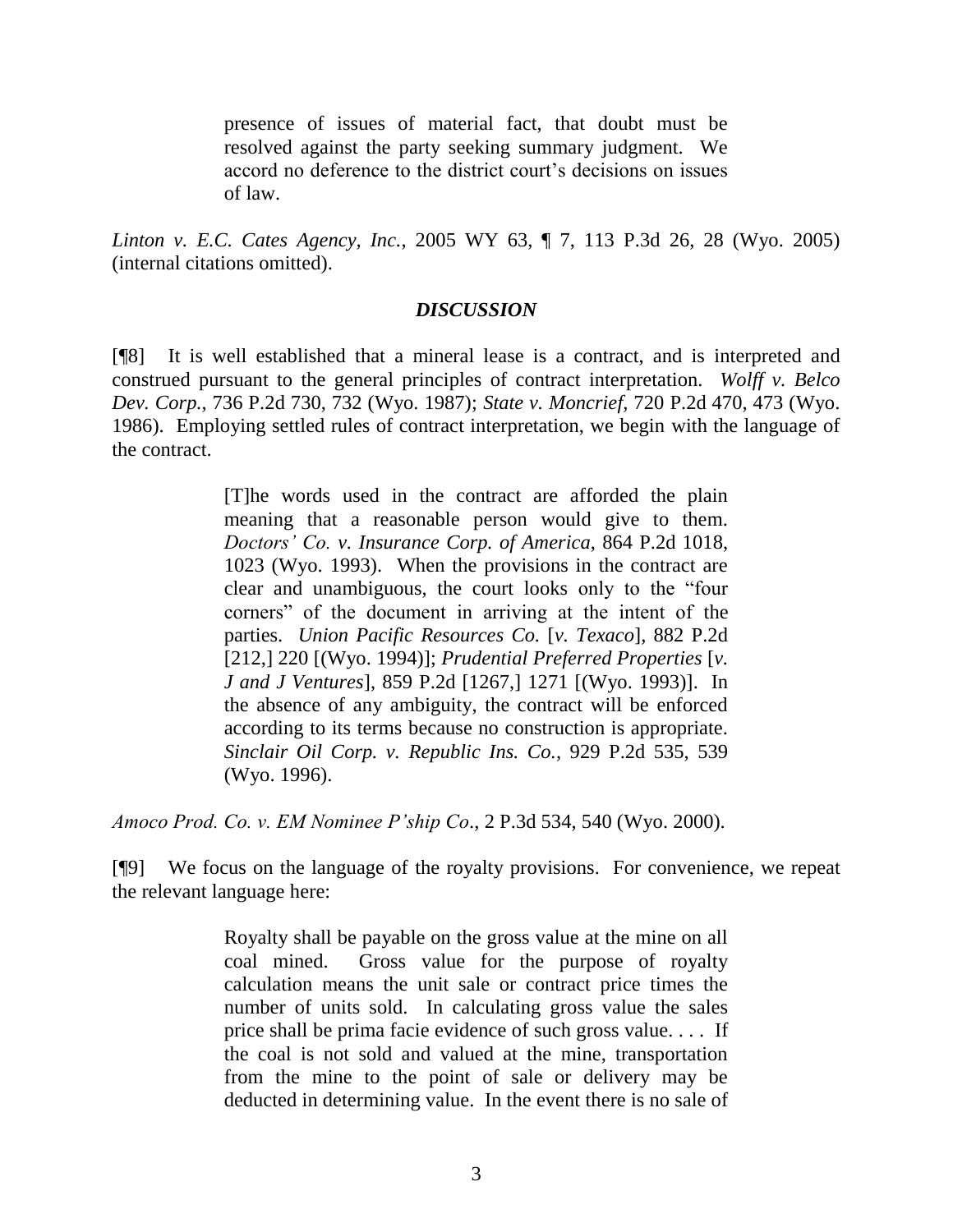the coal or the Board of Land Commissioners determines that the sales price does not truly reflect the value of the coal, it may make its own determination of value and require that royalties be paid on the basis of the value determined by the Board.

As demonstrated in the following paragraphs, we agree with the parties that this language is clear and unambiguous. We therefore interpret the royalty provisions and apply them to the facts of this case.

[¶10] The first sentence establishes the basic requirement that the royalty shall be payable on the gross value at the mine. The term "gross value" is essentially equivalent to the more familiar term "fair market value." *See Wyodak Res. Dev. Corp. v. Wyoming Dept. of Revenue*, 2002 WY 181, 1 33, 60 P.3d 129, 142 (Wyo. 2002).<sup>2</sup> We will use the terms synonymously in this decision.

[¶11] The second sentence provides that gross value is based on sales or contract prices. In this case, the sales prices were the actual prices Antelope received for the coal it sold to Venture Fuels. According to the Wyoming Uniform Commercial Code, $3$  a sale "consists in the passing of title from the seller to the buyer for a price." Wyo. Stat. Ann. § 34.1-2-106(a) (LexisNexis 2007). It is undisputed that title for the coal passed from Antelope to Venture Fuels, and that Venture Fuels paid Antelope a price. The fact that Antelope and Venture Fuels are affiliated companies does not mean that there were no sales. An interpretation limiting the term sales to arms length transactions between unaffiliated parties would be contrary to the plain and ordinary meaning of the word sale, and to the language of the coal leases.

[¶12] The next sentence provides that the sales price is *prima facie* evidence of gross value. *Prima facie* means "[s]uch evidence as . . . is sufficient to establish a given fact, or the group or chain of facts . . . and which if not rebutted or contradicted, will remain

<sup>2</sup> We recognize that *Wyodak* involved valuation for purposes of calculating ad valorem and severance taxes, not royalties. However, any differences in the valuation of minerals for purposes of assessing taxes or for purposes of calculating royalties are not at issue in this case. We are satisfied that the terms "gross value" and "fair market value" are equivalent for the purposes of this case.

<sup>&</sup>lt;sup>3</sup> The Wyoming Uniform Commercial Code applies to "transactions in goods." Wyo. Stat. Ann. § 34.1-2-102. After it is severed from the mineral estate, extracted coal is a "good" within the meaning of the Wyoming Uniform Commercial Code. *See* Wyo. Stat. Ann. § 34.1-2-105(a); *Central Illinois Light Co. v. Consolidation Coal Co.*, 235 F.Supp.2d 916, 918 (C.D. Ill. 2002) (applying Illinois Uniform Commercial Code); *United States v. Rapoca Energy Co.*, 751 F.Supp. 565, 568 (W.D. Va. 1990) (applying Virginia Uniform Commercial Code). The Uniform Commercial Code definition of "sale" therefore applies here.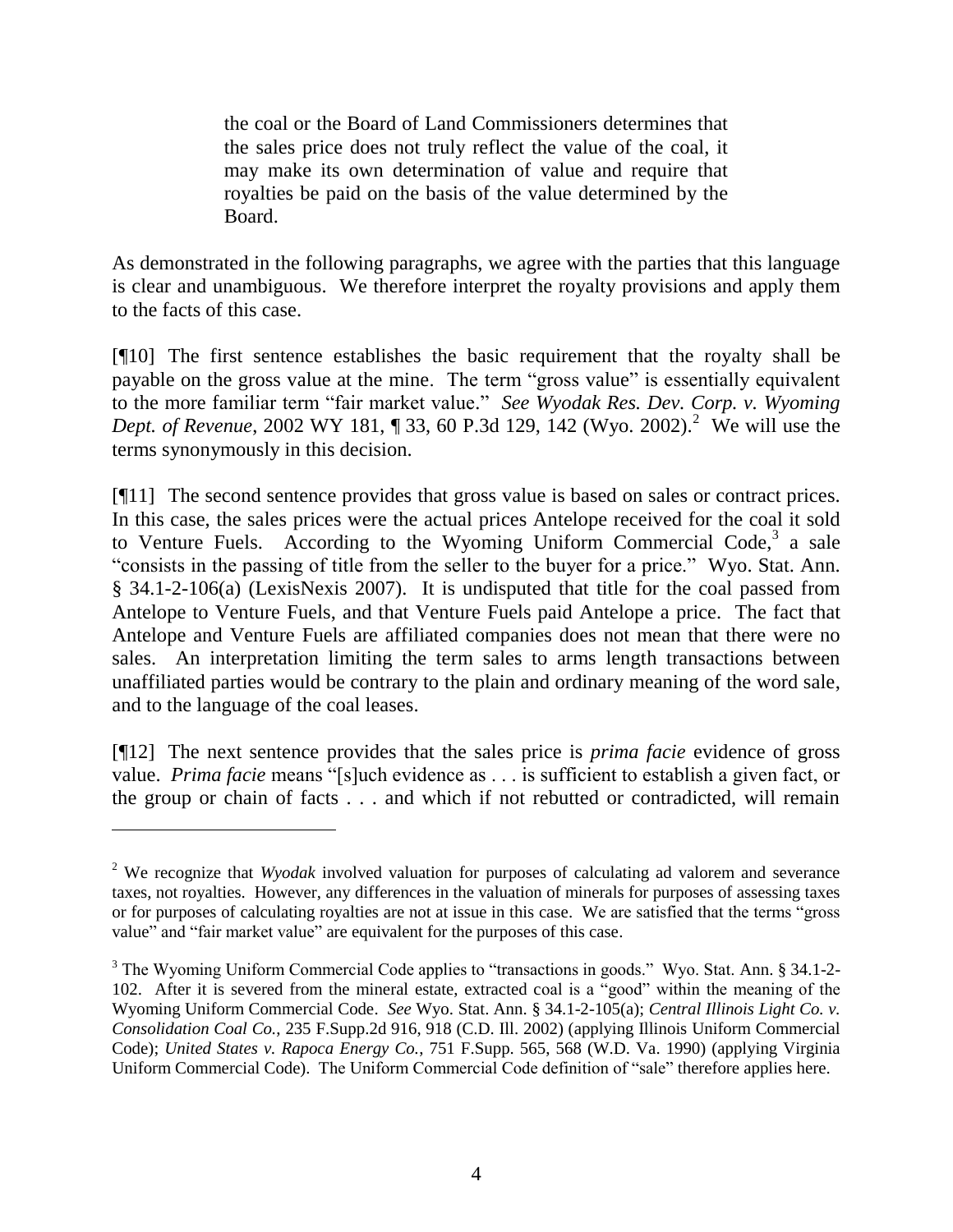sufficient." *Kruzich v. Martin-Harris Gallery*, 2006 WY 7, ¶ 16, 126 P.3d 867, 874 (Wyo. 2006) (emphasis omitted). There were sales between Antelope and Venture Fuels. Those sales prices provide *prima facie* evidence of gross value, and unless rebutted or contradicted, that is sufficient to establish gross value and to calculate royalties.

[¶13] The next sentence indicates that, if the coal is not sold at the mine, then transportation from the mine to the point of sale or delivery may be deducted in determining value. The Board deducted transportation costs from the point of sale in Michigan in applying its net-back methodology to calculate the royalty. Under this lease provision, however, transportation costs are deducted only if the coal is not sold at the mine. Antelope sold the coal to Venture Fuels at the mine. The Board's use of a netback methodology to calculate royalties was not authorized under this particular sentence.

[¶14] The final sentence indicates two circumstances in which the Board may make its own determination of value. The first is when there is no sale of the coal. That is inapplicable here, because there were sales from Antelope to Venture Fuels. The second circumstance is when the Board "determines that the sales price does not truly reflect the value of the coal." The Board argues strenuously that this language gives it sole discretion to determine that the actual sales price did not reflect fair market value. Given the language of the lease, we do not disagree. When exercising that discretion, however, the Board still must abide by the terms of the leases. The leases provide that the actual sales prices are *prima facie* evidence of fair market value. Unless that evidence is rebutted or contradicted, there is simply no basis other than actual sales prices for determining fair market value and calculating royalties.

[¶15] The Board asserted in the district court that, to determine that sales prices between Antelope and Venture Fuels did not truly reflect the value of the coal, it did not need to compare those sales prices with prices of comparable sales Antelope made to other nonrelated parties, with prices of comparable sales from other mines, or with any other measurement of the coal market. Instead, as the district court wrote in its decision letter, "counsel for the Board stipulated that the Board *assumed* that the sale to Venture [Fuels] did not reflect fair market value since the sale was to a related entity." (Emphasis in original.) Because it was relying on this legal argument, the Board chose not to present the district court with evidence of any kind demonstrating that the sales prices between Antelope and Venture Fuels did, in fact, differ from the fair market value of the coal.

[¶16] In oral argument before this Court, the Board suggested that its net-back methodology provided evidence that Antelope's sales to Venture Fuels did not truly reflect the value of the coal. This evidence, the Board asserted, effectively rebutted or contradicted the *prima facie* evidence of the actual sales prices, and further, raised a genuine issue of material fact that precluded summary judgment in Antelope's favor. It is true that the net-back methodology is a recognized appraisal technique that, under proper circumstances, may yield evidence of fair market value. *See Thunder Basin Coal*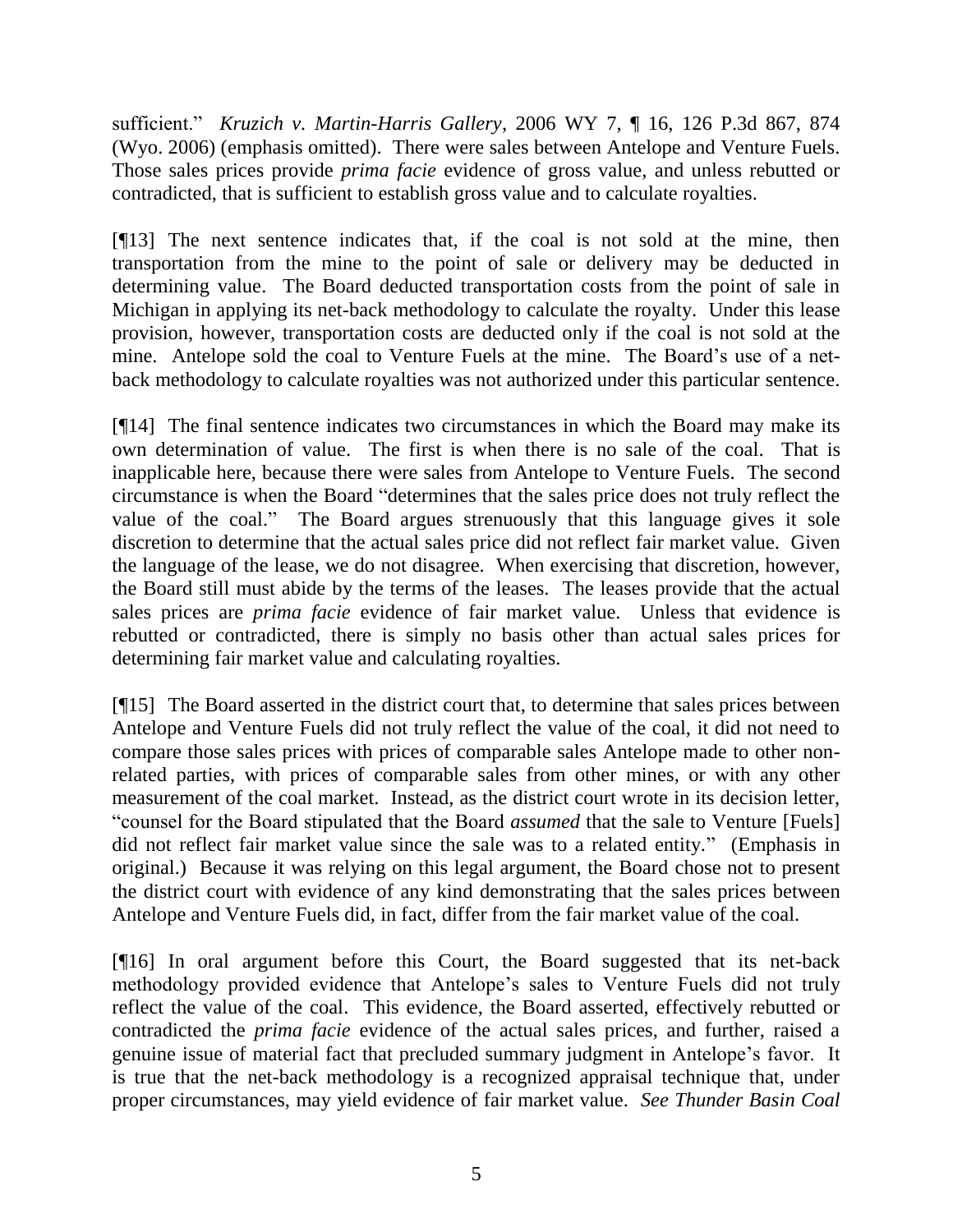*Co. v. Wyoming State Board of Equalization*, 896 P.2d 1336, 1338-39 (Wyo. 1995). But the record contains no indication that the Board asked the district court to consider this argument, and we have repeatedly stated that we will not consider issues that are raised for the first time on appeal. *E.g.*, *Yates v. Yates*, 2003 WY 161, ¶ 13, 81 P.3d 184, 188 (Wyo. 2003).

[¶17] Even if we were to consider the Board's new argument, we would conclude that the Board's net-back methodology did not provide sufficient evidence to raise a genuine issue of material fact. The net-back methodology used by the Board was based on the sales prices obtained by Venture Fuels in its sales to third parties in Michigan, with deductions for the costs of transporting the coal from the mine to Michigan. But Venture Fuels did more than just transport Antelope coal from the mine to the point of sale in Michigan. For example, Venture Fuels blended Antelope coal with coal from other mines. The resulting blended coal had characteristics, chiefly energy value and sulfur content, that made it different from, and different in value from, the coal from either mine alone. It is undisputed that the net-back methodology used by the Board did not take into account the value added by Venture Fuels when it blended the coal. Thus, while the netback methodology used by the Board could reflect the fair market value of the blended coal, it did not reflect the fair market value of Antelope coal. The Board's net-back methodology, as used in this case, did not provide evidence that the sales prices between Antelope and Venture Fuels did not truly reflect the value of the coal.

[¶18] Antelope, in contrast, provided the district court with substantial evidence supporting its position that the sales between Antelope and Venture Fuels did reflect fair market value. This evidence included information about the prices Antelope received for sales of coal to unrelated third parties, and expert opinion that the sales from Antelope to Venture Fuels were at fair market value. To counter this evidence, the Board offered the district court only its assumption that non-arms length sales between affiliated companies cannot reflect fair market value.

[¶19] The Board's assumption is contrary to Wyoming law. In *Wyodak*, ¶ 34, 60 P.3d at 142, we recognized the possibility that sales between affiliated companies might not be at fair market value:

> When coal sales are not arms length transactions . . . the potential exists that the sales price may not reflect the fair market value. Typically, one would presume the nonarms length sale price would tend to be lower and thereby more favorable to the preferred customer, such as a parent company, than the actual fair market value.

But while that possibility exists, we concluded in *Wyodak* that the sales prices between the affiliated companies did provide the proper basis of valuation. ¶ 43, 60 P.3d at 144.